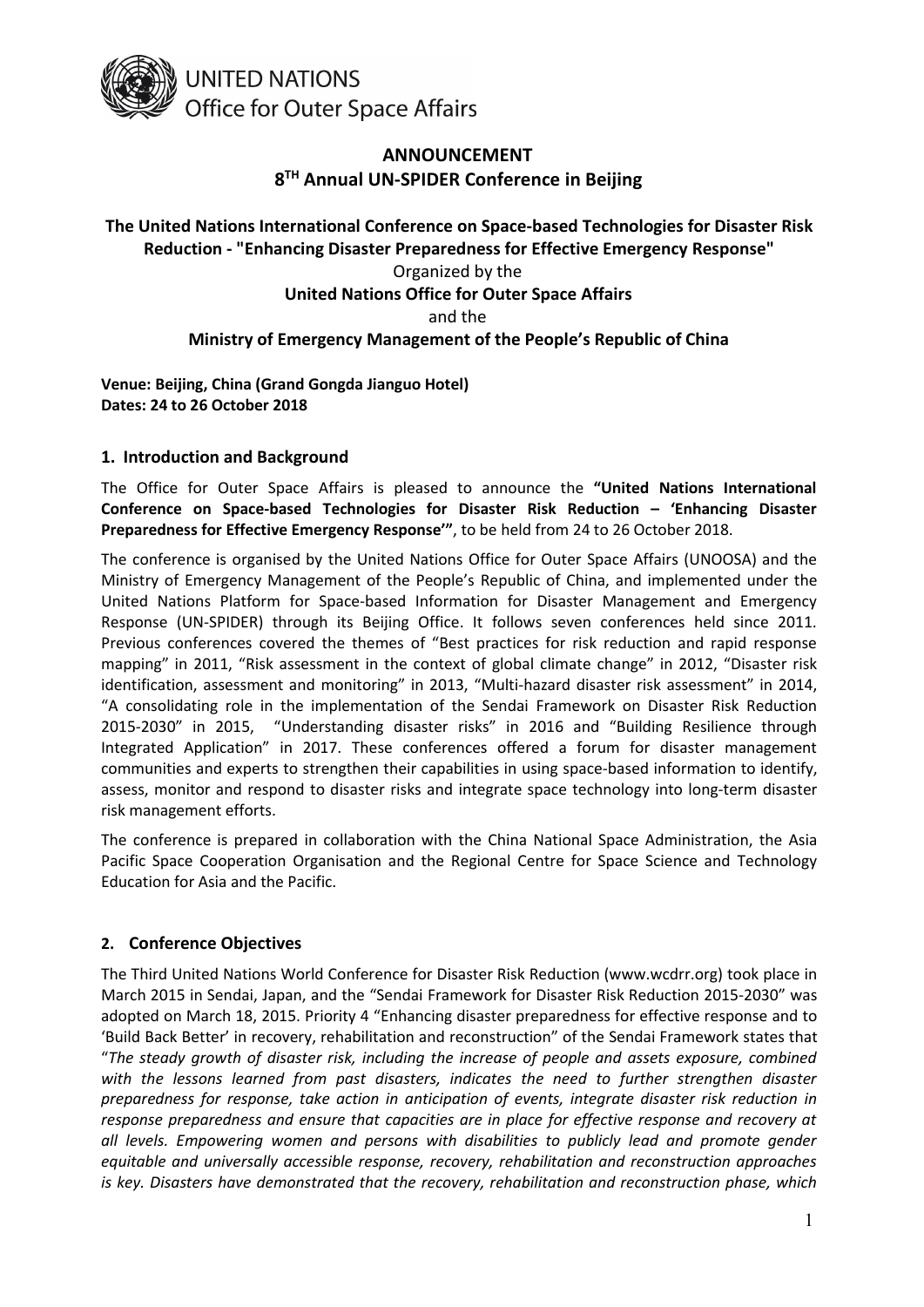

*needs to be prepared ahead of a disaster, is a critical opportunity to 'Build Back Better', including through integrating disaster risk reduction into development measures, making nations and communities resilient to disasters.*"

Earth observation and other space technologies play an important role in emergency response by providing rapid response maps, detailed damage assessment, emergency communication, and collecting location based damage information, finding suitable sites for building back better and so on. However, the countries need to prepare well and build capacities for utilizing the full potential of space technologies in support of the Sendai Framework Priority 4. UN-SPIDER is working with the Member States in this direction. For example, UNOOSA co-published guidelines for disaster emergency response in ASEAN countries. The handbook "Sharing Space-based Information: Procedural Guidelines for Disaster Emergency Response in ASEAN Countries"provides procedural guidelines for sharing space-based information during emergency response and aims to support disaster managers become familiar with the systematic approach necessary for using satellite-derived and geospatial information applications. This publication is an outcome of 4 workshops conducted in the ASEAN region $^1$ . [1](#page-1-0) .

Recognizing the current challenges in the use of Earth observation technologies in disaster management and emergency response, the Office for Outer Space Affairs and the Ministry of Emergency Management of the People's Republic of China are co-organising the International Conference on Space-based Technologies for Disaster Risk Reduction – "Enhancing Disaster Preparedness for Effective Emergency Response".

The conference aims to provide a platform to communicate various means to be adopted by Member States and supporting international/regional organisations in enhancing disaster preparedness for effective response and to 'Build Back Better'in recovery, rehabilitation and reconstruction, especially based on the use of space-based technologies. This may include tools, technologies as well as peripheral issues such as data sharing, spatial data infrastructure, institutional coordination, needed for achieving the targets of the Sendai Framework. Recommended practices and experiences in this context will be shared by the panellists and discussed by all participants. Thus, the conference will contribute to efforts of Member States and UN-SPIDER to implement the Sendai Framework, the 2030 Agenda for Sustainable Development and the Paris Agreement stemming from the 21<sup>st</sup> Conference of the Parties to the United Nations Framework Convention on Climate Change Conference of the Parties (COP21). The conference also supports the implementation of UNISPACE+50 that marked the 50th anniversary of the First United Nations Conference on the Exploration and Peaceful Uses of Outer Space (UNISPACE) held in 1968 in Vienna.

The overall aim is to strengthen the role of space technologies to assist Member States in implementing the Sendai Framework which can be achieved by deeper engagement with the Member States through technical advisory support and other services aiming at institutional strengthening.

#### **3. Expected outcomes**

The conference will build upon the outcomes of the 5<sup>th</sup>, 6<sup>th</sup> and 7<sup>th</sup>UN-SPIDER Conferences (2015, 2016 and 2017, respectively) in Beijing that are documented in the form of three parliamentary documents submitted to the Scientific and Technical Subcommittee of the Committee for Peaceful Uses of Outer Space (COPUOS) in 2016 and 2018. It elaborates the role of Earth Observation in the implementation of the Sendai Framework on Disaster Risk Reduction 2015-2030.

[http://www.unoosa.org/oosa/oosadoc/data/documents/2016/aac.105/aac.1051102\\_0.html](http://www.unoosa.org/oosa/oosadoc/data/documents/2016/aac.105/aac.1051102_0.html)

[http://www.unoosa.org/oosa/oosadoc/data/documents/2016/aac.105/aac.1051130\\_0.html](http://www.unoosa.org/oosa/oosadoc/data/documents/2016/aac.105/aac.1051130_0.html)

<span id="page-1-0"></span><sup>1</sup> http://un-spider.org/news-and-events/news/unoosa-co-publishes-guidelines-disaster-emergency-response-asean countries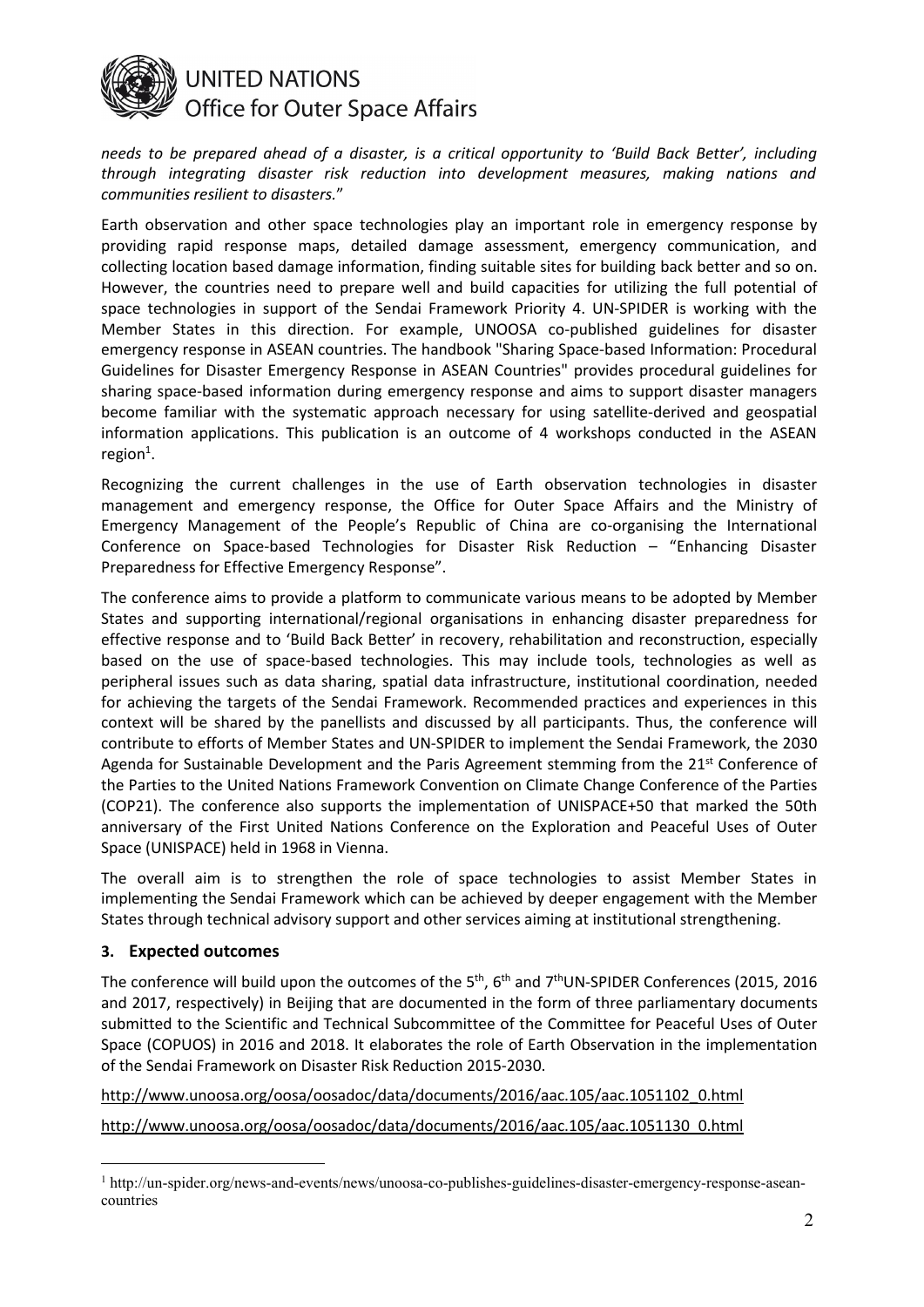

## [http://www.unoosa.org/oosa/oosadoc/data/documents/2018/aac.105/aac.1051156\\_0.html](http://www.unoosa.org/oosa/oosadoc/data/documents/2018/aac.105/aac.1051156_0.html)

The conference is expected to provide thoughts, ideas and help formulate programmes to achieve the following:

- a. Strengthening institutional frameworks of disaster management agencies for utilizing space based information during emergencies;
- b. Provide a basis for developing standard operating procedures (SOP) for disaster emergency response to generate and communicate information in systematic manner and avoid duplication of mapping efforts;
- c. Combined and complementary use of space-based technologies and in-situ information in preparing for emergency response;
- d. Strengthening the access to and use of existing emergency response mechanisms providing earth observation support during emergencies; and
- e. Contribution to the global frameworks namely, the 2030 Agenda for Sustainable Development, the Sendai Framework for Disaster Risk Reduction 2015-2030 and the Paris Agreement stemming from COP21.

The recommendations of the conference will be compiled in the form of the report which will be made available to the Scientific and Technical Subcommittee of COPUOS in 2019.

#### **4. Preliminary Program of the Conference**

**Day 1**

**Inauguration**

#### **Key note Session**

This session will offer the views of the invited speakers.

#### **Session 1: Institutional strengthening and preparedness for improving emergency response using space technologies**

At national and local levels, Priority 4 of the Sendai Framework advocates "to prepare or review and periodically update disaster preparedness and contingency policies, plans and programmes with the involvement of the relevant institutions". At global and regional levels, it recommends "to promote the further development and dissemination of instruments, such as standards, codes, operational guides and other guidance instruments, to support coordinated action in disaster preparedness and response and facilitate information sharing on lessons learned and best practices for policy practice and post-disaster reconstruction programmes". UN-SPIDER has discussed this topic for the ASEAN region through a series of workshops and published the booklet with UNESCAP titled "Sharing Space based Information: Procedural Guidelines for Disaster Emergency Response in ASEAN Countries", which provides guidance on how to prepare for effective use of Earth observation for efficient response by addressing issues such as prerequisite of data, data access, skills and capacity, emergency mapping products and product dissemination. The session will focus on the disaster management policies, laws, institutional arrangements, capacity building, SOPs during emergencies for use of Earth Observation data, emergency communication, and lessons learnt from these initiatives and experiences from mega-disasters.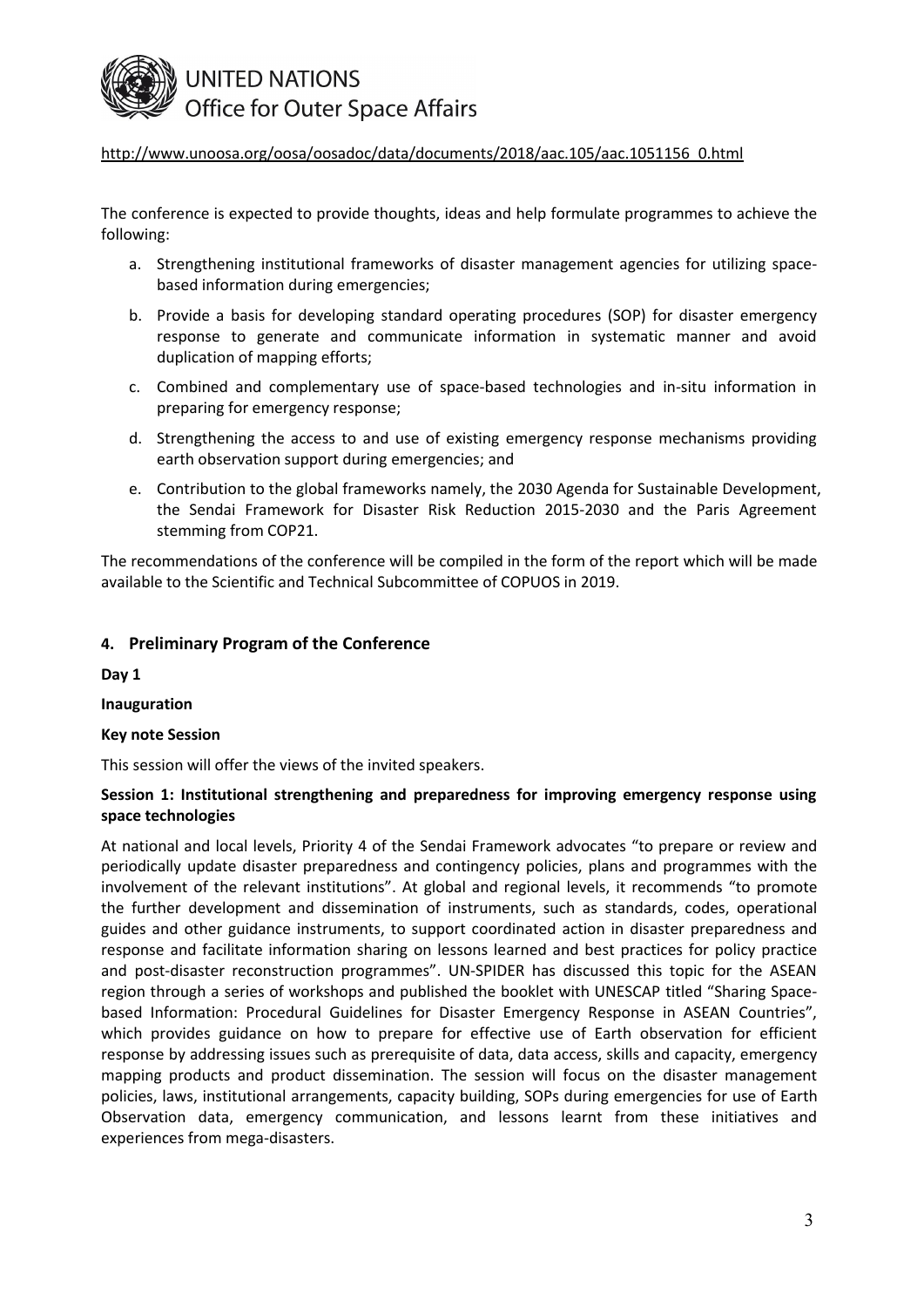

#### **Day 2**

## **Session 2: International mechanisms for rapid response mapping (with support from International Working Group on Satellite based Emergency Mapping (IWG-SEM))**

At global and regional levels, Priority 4 of the Sendai Framework advises "to develop and strengthen, as appropriate, coordinated regional approaches and operational mechanisms to prepare for and ensure rapid and effective disaster response in situations that exceed national coping capacities". The Sendai Framework also recognizes the value of space-based technology and Earth observation for disaster management and emergency response because they pave the way for building more resilient societies through effective disaster risk management. It includes specific references to the importance of using information gathered by space-based platforms for the purpose of planning effective response to disasters. UN-SPIDER has contributed to International Working Group on Satellite Emergency Mapping (IWG-SEM), which compiled its first deliverable - Emergency Mapping Guidelines [2](#page-3-0) . This session will focus on the guidelines, International Charter 'Space and Major Disasters', Sentinel Asia efforts, Copernicus Emergency Management System and other existing mechanisms. This session will also discuss preparation needed to perform rapid response mapping, case studies and success stories and provide guidance on becoming Authorized User of the International Charter 'Space and Major Disasters'.

#### **Session 3: Earth observation for assessing resiliency of ecosystem as an instrument for disaster risk reduction**

Earth observation from space is an important tool to estimate and assess damages and losses, as it provides rapid and accurate ways of assessing damage and loss during disasters. Current focus of damage assessment is on sectors like agriculture, housing and road infrastructure, where earth observation images provides reliable and evidence-based information on damage. This session will go a step beyond to discuss resiliency of ecosystems as an instrument for disaster risk reduction. Ecosystems protect infrastructure and communities from disasters and impact of climate change, and can prevent or mitigate disasters. Ecosystems such as wetlands, forests, and coastal systems can provide cost-effective natural buffers against natural events and the impacts of climate change. This session will present case studies and methods of utilizing satellite remote sensing based inputs for assessing health, diversity and condition of ecosystems and contribute to the ecosystem based disaster risk reduction (EcoDRR).

#### **Session 4: Demonstrating advances in Earth observation to build back better**

Along with the advancement in space technologies, the types and quantity of data gathered is increasing dramatically. Space-based information is proving to be useful even for post-disaster activities like recovery, rehabilitation and reconstruction. Integrating space data with in-situ data is an effective way for better utilization of the data for supporting decision making to "Build Back Better". This session will focus on the latest case studies, research and development of integration satellite based assessments with in-situ information to contribute to build back better. This session will encourage a dialogue between experts and the disaster managers to understand requirements of the national disaster management programmes related to recovery, rehabilitation and reconstruction. The focus will be on models, methods, approaches and data integration from multiple sources (including space based information) to build back better.

#### **Breakout sessions:**

<span id="page-3-0"></span><sup>2</sup> http://un-spider.org/network/iwg-sem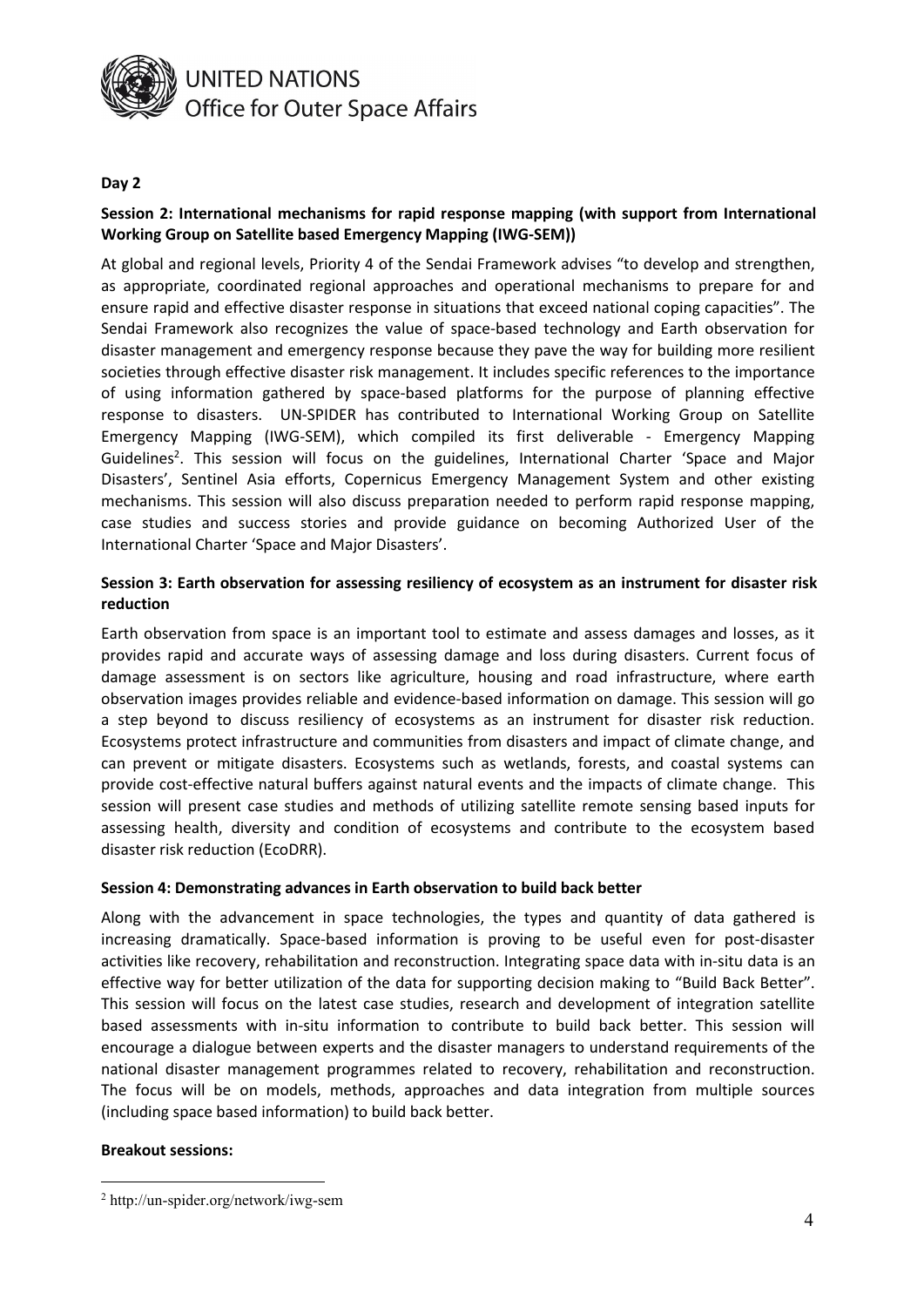

Three breakout groups will be organised:

- 1. Multi-hazard early warning;
- 2. Enhancing capacity of community in providing emergency mapping;
- 3. Earth observation for achieving targets of Sendai Framework.

## **Day 3**

## **Session 5: Networking and engagement with the UN-SPIDER network**

With the support of Member States, Regional Support Offices and other partners, UN-SPIDER has built a wide network of governmental agencies, international/regional agencies, NGOs, scientific societies and private companies. As a part of technical advisory support services of UN-SPIDER, several technical advisory missions, capacity building programmes and outreach activities have been carried out in Asia, the Pacific, Africa and Latin America. This session will provide an insight into the activities supported by UN-SPIDER in partnership with national disaster management agencies and discuss the ways and means of making these activities more effective and relevant to the needs of Member States. This session will aim at encouraging the engagement of Member States and partner organisations with UN-SPIDER.

## *Target Audience for the conference*

Disaster managers, policy makers, providers of space technology solutions/tools/applications from governments, academia, research, NGO and corporate sector.

**Number of expected participants**: 100

#### **How to apply and application deadline**

Please register online through following link <https://register.unoosa.org/civicrm/event/info?id=114&reset=1>

Please note that **the final deadline for registration is 8 July 2018**. Online registration is mandatory for all participants.

#### *Financial Support to the participants*

Due to funding constraints, the organisers will be able to offer support to only a limited number of participants from Member States and organisations engaged in developing or intend to develop a partnership with UN-SPIDER. The support will defray the cost of travel (round-trip ticket – most economic fare – between the airport of international departure in their country of residence and Beijing) and/or room and board expenses during the duration of the event.

## *Point of Contact*

Technical matters: Ms. Tong TANG [\(tong.tang@un.org](mailto:tong.tang@un.org), Tel: +86 10 5281 1372) Logistics: Ms. Gao YUAN [\(gao.yuan@un.org](mailto:gao.yuan@un.org), Tel: +86 10 5281 1371) If necessary, you can cc your Email to Mr. Shirish Ravan ([shirish.ravan@un.org\)](mailto:shirish.ravan@un.org)